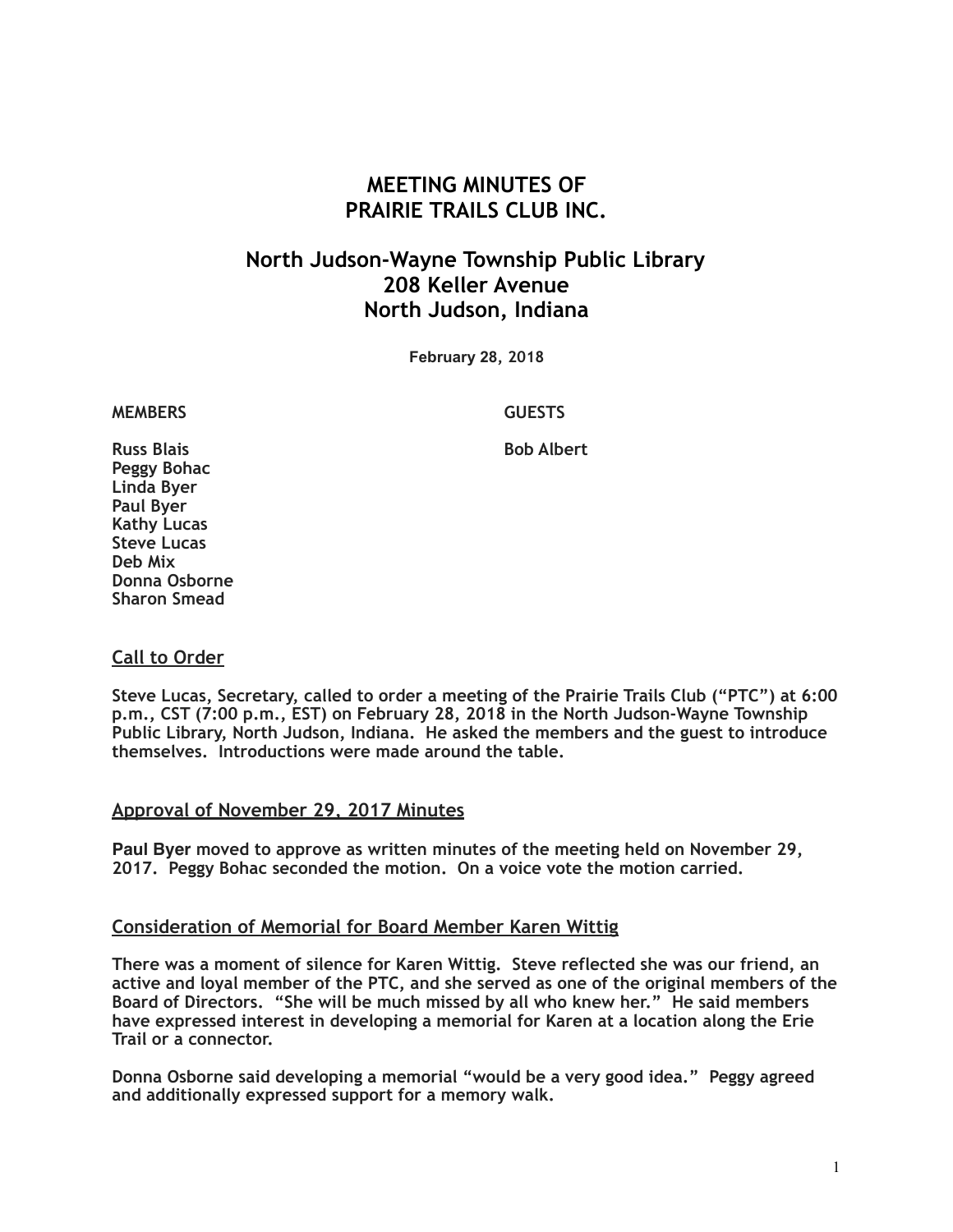**Kathy Lucas added the PTC has a bench which was previously slated for use at a signage site in Lena Park. The bench could be redirected for incorporation at a trailhead with a memorial to Karen. Kathy said she and Steve provided \$100 in November toward a site dedication at Lena Park, with the full amount of the bench dedication to be determined by the PTC with guidance from the Branding, Identity and Continuity (BIC) Committee. But instead Kathy said she and Steve now offered their November contribution toward a group effort at a memorial.** 

**Russ Blais said he was a member of a local wine club that has members who knew and cared for Karen and wished to provide financial support for a memorial. A bench should have a dedication modeled after the bench dedicated at CR 400 East. In respect for Greg Wittig's great loss, the club had not yet spoken to him about the concept. "But we need to talk to Greg before putting something together," Russ concluded.** 

**Sharon Smead suggested planting a flower or tree with any memorial. Kathy said that has been discussed but the PTC needs to be sensitive to our Memorandum of Understanding with the HVRM. Linda urged any planting be of a native species. Deb Mix suggested a tulip tree might be a good choice. Bob Albert said a shrub that could be easily removed would be a good idea. Something like a tulip tree should be planted near the outer edge of the railroad corridor.** 

**Sharon volunteered her truck to help bring a bench or other furniture back from the lidsto-benches source in Evansville. Kathy thanked Sharon for the generous offer and added that the drive to and from Evansville was lengthy. But other non-profits have driven from even longer distances to exercise the opportunity.** 

**The members agreed to a memorial and perhaps a memory walk for Karen, contingent upon concurrence by Greg and family. The BIC Committee was then urged to suggest the general amount that should apply for a donor to acquire and place a dedicated bench or similar trail amenity. The PTC will revisit the subject in the near future.** 

# **Election of Officers**

**Steve said because this meeting is our first in 2018, the membership needs to elect its officers. The current officers and their positions are the following: Bruce Fingerhut, President; Rhonda Milner, Vice President; Steve Lucas, Secretary; Kathy Lucas, Treasurer; and Linda Byer, Liaison to the HVRM. He said his understanding is each of these persons is willing to serve another term.** 

**Steve said any member who wishes may nominate another member for any of the offices or may volunteer to run for an office. No member nominated another or volunteered to serve as an officer. Deb moved to close nominations and to reelect the current officers. Peggy seconded the motion. The motion carried. All officers from 2017 were reelected for 2018.** 

# **Treasurer's Report**

**Kathy circulated a written copy of the Treasurer's Report. The report provided:**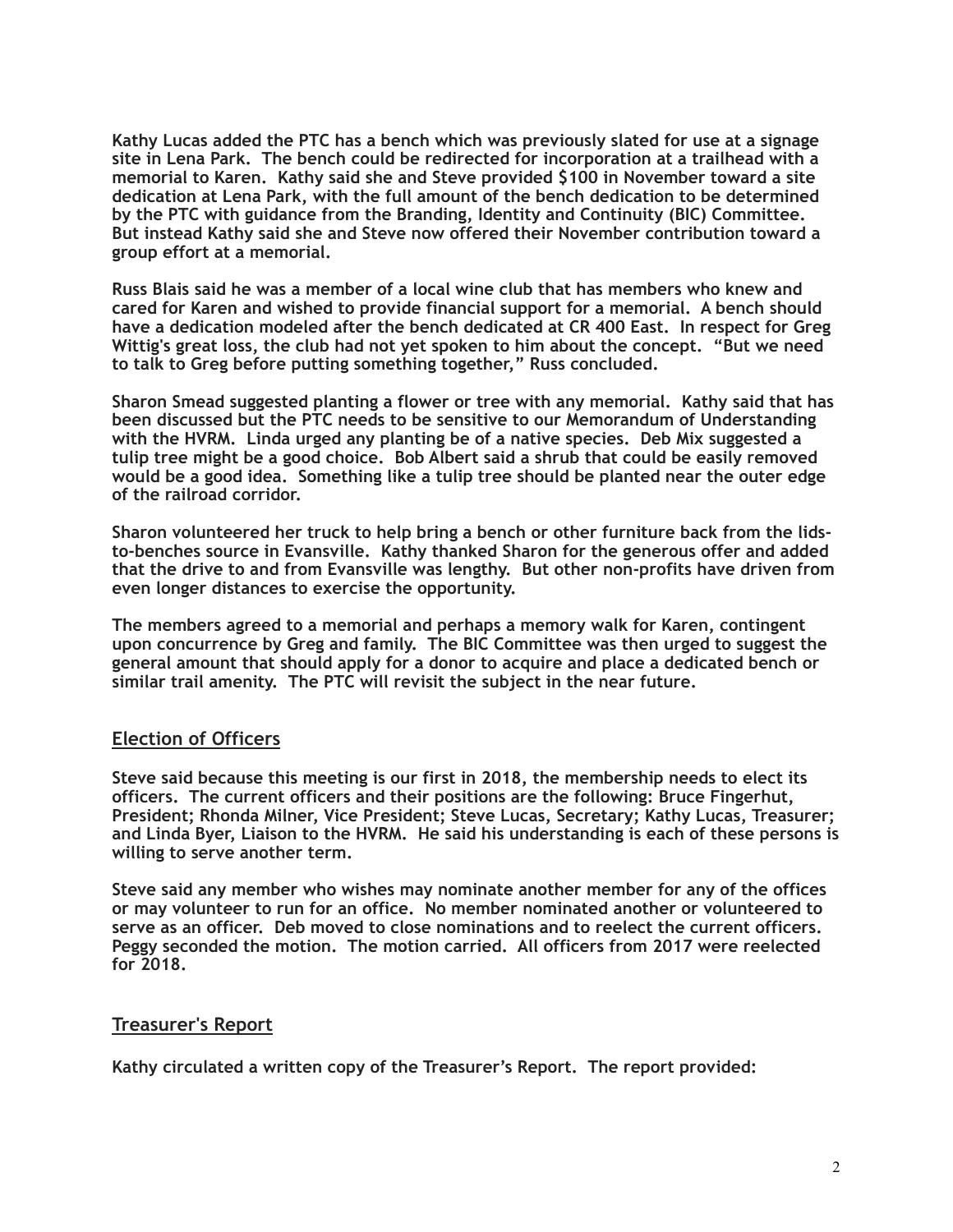#### **1) First Farmers Bank & Trust (account moved from First National Bank of Monterey pursuant to PTC vote at November 2017 meeting)**

| Balance Forward from 11/29/17<br>(Reflects \$150 paid for gasoline and concrete on 11/30/17) | \$5,729.94 |
|----------------------------------------------------------------------------------------------|------------|
| Cash deposit to open FFBT account<br>(S and K Lucas contribution to bench for memorial)      | 100.00     |
| Deposit 2/6/18<br>(Payor donation received in lieu of payment for S Lucas mediator services) | 1.000.00   |
| Ending balance as of 2/22/18                                                                 | 6,829.94   |
| 2) Pay Pal                                                                                   | 48.25      |

**3) Northern Indiana Community Foundation (NICF) 9,988.56** *(Balance provided by Sarah Origer on 2/22/18. Includes \$5,000 grant from The Luminous Fund, plus interest and dividends, less 2017 administrative fee of \$100 and payment of \$216 to webmaster, Precept Partners, Inc.)* 

### **Total**: **\$16,866.75**

**Kathy said relocating the account to First Farmers Bank allows the PTC to make deposits electronically, an opportunity that was used to make the January 6 deposit since she and Steve were then in Arizona. The professionals at First Farmers Bank and at First National Bank of Monterey were gracious and efficient in accommodating the funds exchange. She is hopeful there may be an opportunity for a lids collection site at First Farmers Bank.** 

**Kathy recapped by saying the balance on November 29, 2017 was \$11,023.54. With the new balance, the PTC has since enjoyed a gain of \$5,794.96.** 

**Sharon moved to approve the Treasurer's Report. Deb seconded the motion. On a voice vote the motion carried.** 

#### **Signage and Mapping Report**

**Kathy said she was elated when learning in January the Luminous Fund contributed \$5,000 to the PTC for signage associated with the connection between Bass Lake and the Erie Trail. She reminded the members that the Luminous Fund also donated \$1,000 last year.** 

**Kathy then reported that PTC member Kathy Carrier, an officer of the Luminous Fund, has also made two personal financial donations to assist with awareness of the Erie Trail and its use, particularly for persons living at or visiting Bass Lake. Kathy Carrier bought a two-page ad in the Directory of the Bass Lake Property Owners Association on which will be placed a map depicting the Erie Trail and its connectors. Similarly, Kathy Carrier rented a billboard for six months beginning in May to depict the Erie Trail and its connectors at the intersection of Starke County Road 450 East and County Road 210 on the south end of**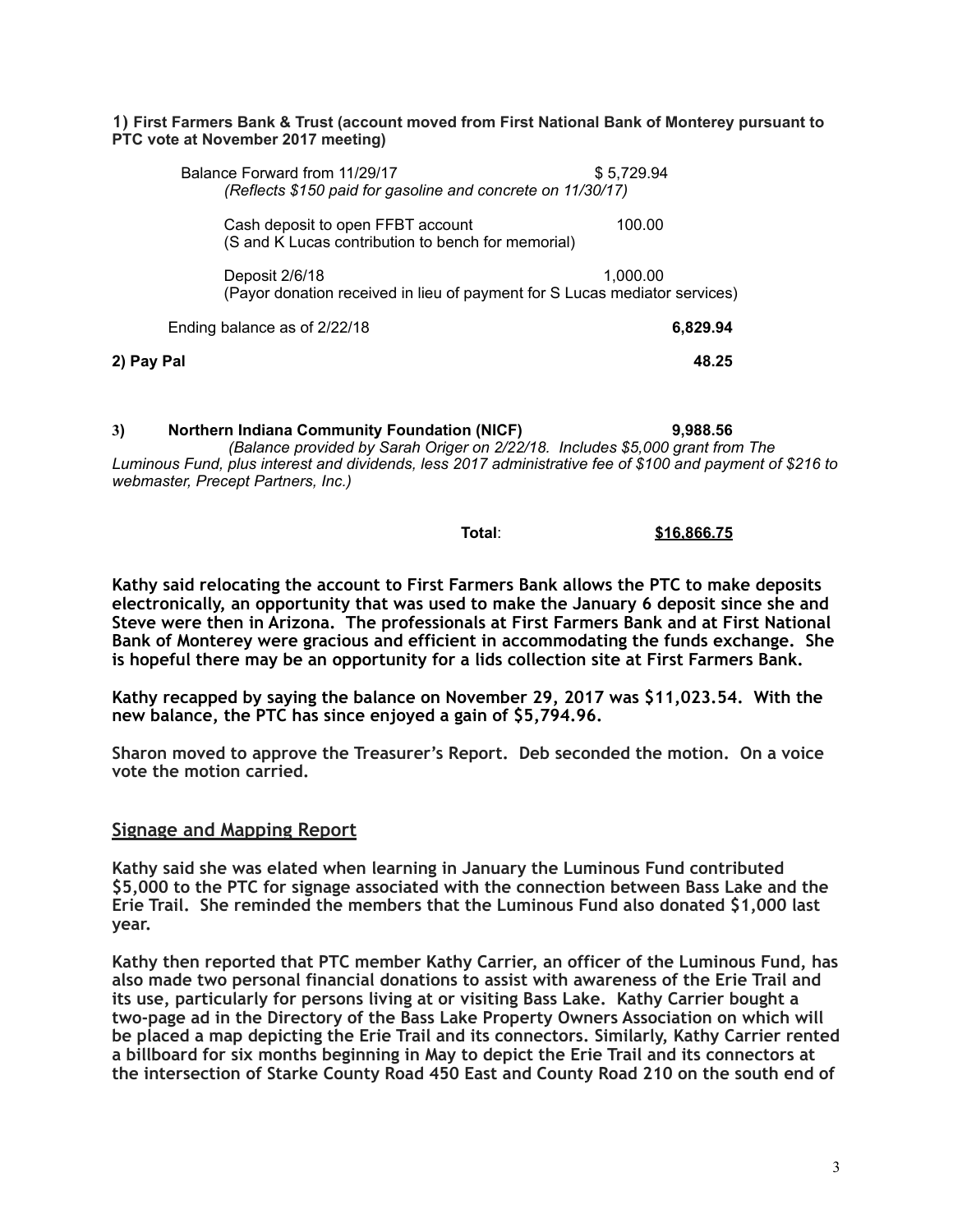**Bass Lake. "Kathy Carrier has been a wonderful contributor to the Bass Lake Community and to the northern Indiana trails community."** 

**Kathy Lucas then said we received word, just prior to our February meeting, that the Hardesty Memorial Endowment Fund has donated \$12,000 through the Starke County Community Foundation to the PTC for signage. More information regarding this breathtaking donation will be provided in the March minutes.** 

# **Report of February 22 Presentation to The Hive hosted by the NICF**

**Kathy reported the PTC was invited to participate in the inaugural event for The Hive held in Knox on February 22, 2018. The Hive is a women's giving circle created by the Starke County Community Foundation. The group's name reflects how individual bees in a hive work together for the benefit of the entire colony. Members of The Hive pay \$10 a month, and the money is pooled for worthy charitable organizations. Once a year, Hive members will receive presentations from four charitable organizations and vote as to how donations should be distributed. The highest award this year was \$2,000, second place was \$1,500, and third and fourth places received \$750 each.**

**Kathy prepared a PowerPoint and developed the table display shown below:** 

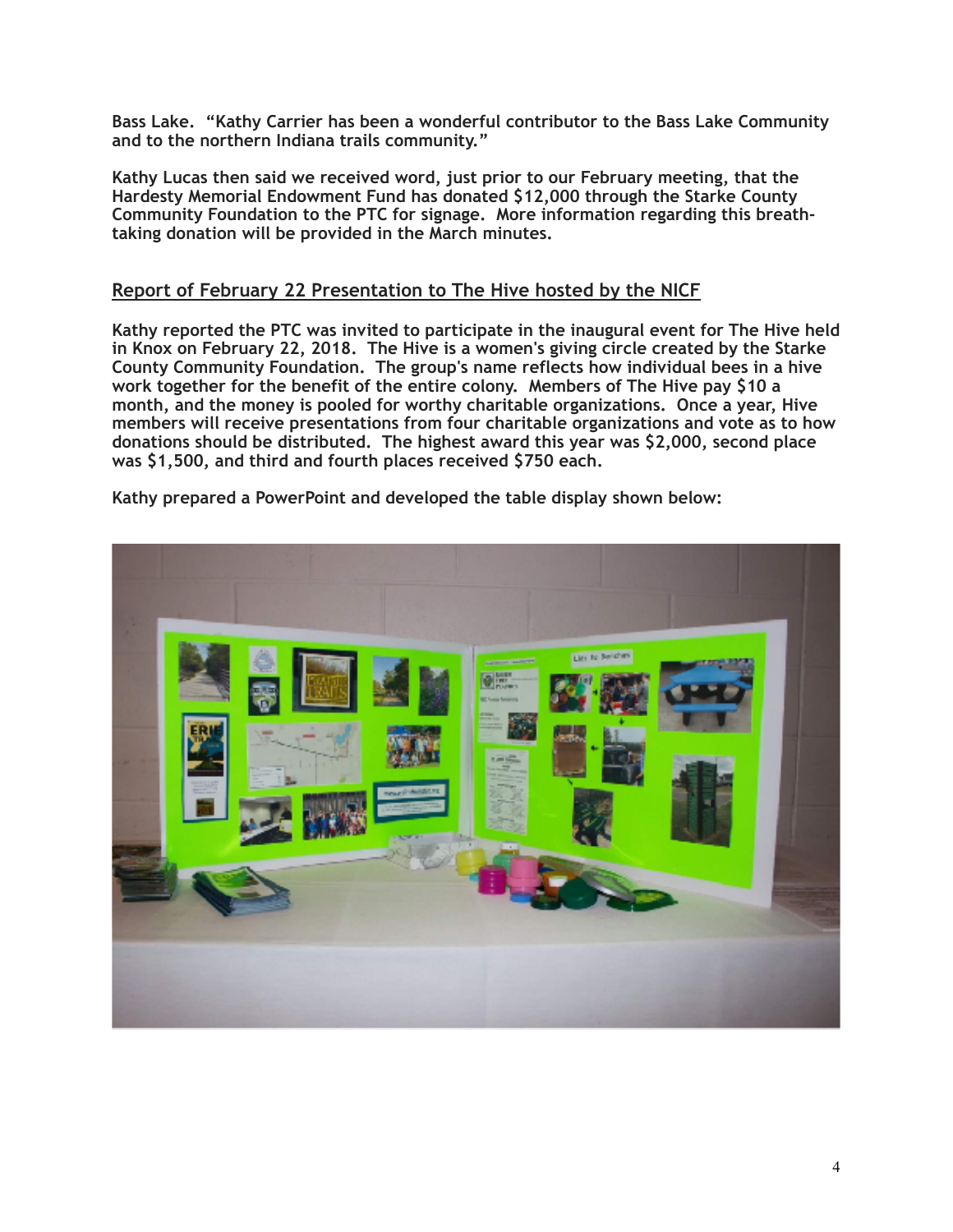**Kathy said her primary purposes for speaking to The Hive were to raise awareness of the Erie Trail and to convey that continued success depends on support through memberships and donations. She was pleased that the Starke County Community Foundation awarded the PTC \$750. At least as importantly, our mission was conveyed to women leaders of all ages, and the PTC received many positive comments and expressions of support. The presentation was a wonderful opportunity for public outreach, and the PTC was honored to participate.** 



**Above: Jordan Morris, left, and Kathy, right, talk about the Erie Trail at the inaugural meeting of The Hive.** 

# **Initiation of 5K Color Walk/Run Committee (June 2 National Trails Day Celebration)**

**During our July 2017 meeting, the membership "agreed another color event should be scheduled for National Trails Day on June 2, 2018. If possible another element or 'different twist' should be added."** 

**Donna said she spoke recently with her daughter, Madison Osborne, who chaired our 2017 5K Color Walk/Run Committee. Madison urged that if another event was not held in 2018, momentum would be lost, and it might be difficult to revive the event in 2019. Donna agreed and said she and Madison were willing to lead the 5K Color Walk/Run this year.** 

**Donna said the first step should be "to get advertisements out there" to let the public know the 5K Color Walk/Run is happening. Last year communications were placed in** *The Market***, on WKVI radio and its website, and on the PTC website. The information should be disseminated soon. Preferably event notices would also appear in other media.** 

**Donna said we have a lot of helpful experience from last year's event. "We learned what works well and what doesn't." She said there was color powder remaining. Her hope was that the second banner made for last year's event could be reused. Donna has safety vests and T-shirts and may have bottles that can be reused. She said we need to assure there is sufficient support staff to hold the event and for clean-up afterwards.** 

**Peggy, Deb, and Kathy volunteered to participate in the committee. The hope is others who served on last year's committee, including Kenny Bailey, will participate again and**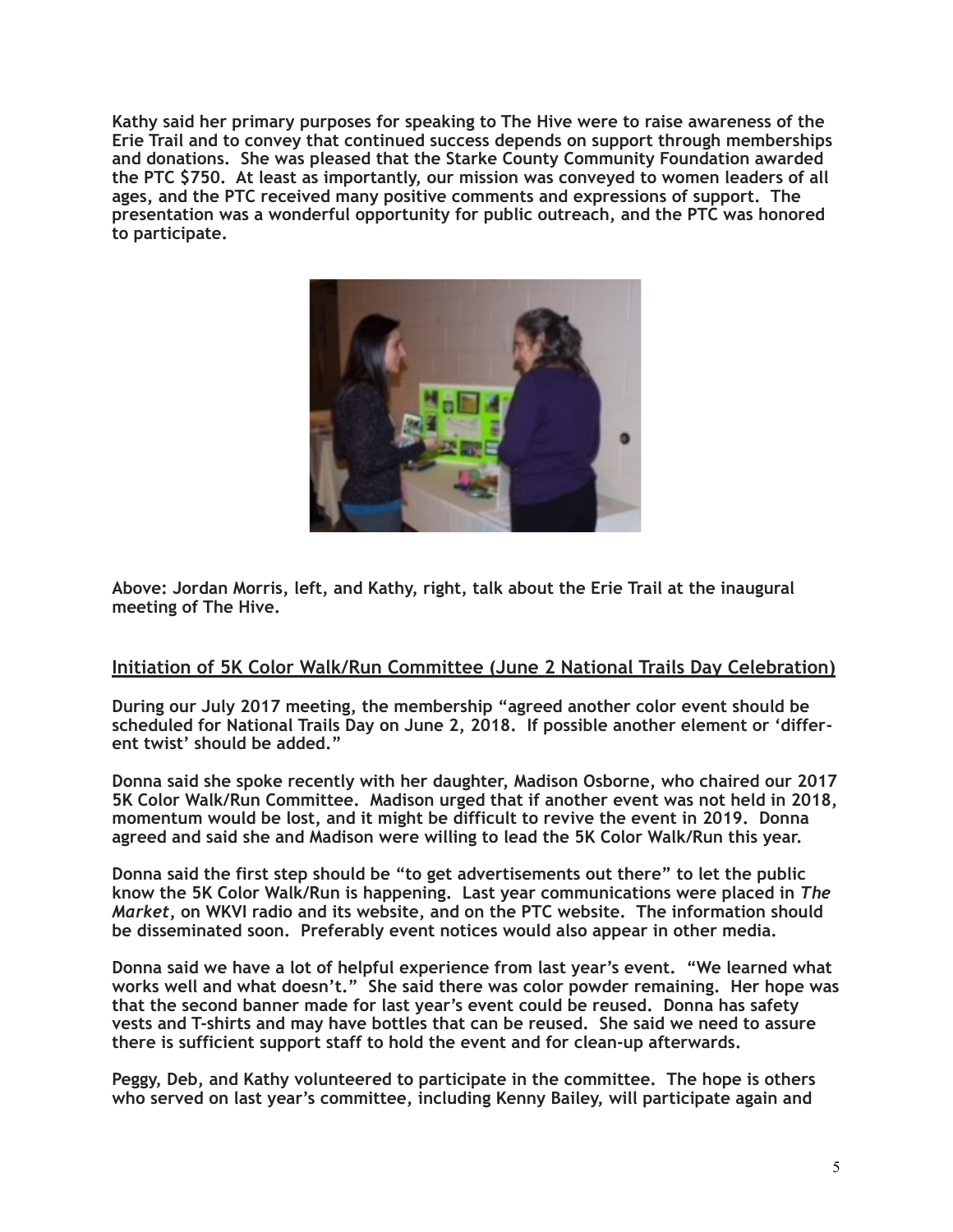**that additional PTC members and volunteers from the community will help prepare and stage the event. Donna observed June 2 is not that far off. Progress and future needs should be discussed during our next regular meeting.** 

# **Consideration of June 23 Joint Workday with Marshall County Horse Association**

**Sharon reported the Marshall County Horse Association scheduled for June 23 an official MCHA event to help control vegetation and improve the viability of the equestrian trail within the Erie Trail corridor. Her hope is that, similar to a joint event held last year, the members of the Prairie Trails Club would also participate. The event would begin at 9:00 am, CDT (10:00 am, EDT) and focus on the removal of honeysuckle, autumn olive, and similar invasive species from the equestrian trail.** 

**Sharon said the MCHA has several active members with connections in Starke County and is becoming increasingly enthused about making the Erie Trail a better destination for horseback riding. She said she was researching where along the trail work should occur. Sharon reported a friend agreed to assist with mowing along the more easterly portion of the Erie Trail. She would accompany her friend. Sharon concluded by inviting the PTC members to a carry-in cookout at Billy Bope's on the evening of June 23.** 

**Paul reflected last year's second PTC workday, held on October 13, focused on removing honeysuckle along the Erie Trail east of CR 300 East. Large honeysuckle plants were pulled out from the roots when practicable, and other honeysuckle and autumn olive were cut and chemically treated. While the October 13 workgroup addressed both sides of the trail, the greater emphasis was on and along the equestrian trail. He suggested the October effort be continued to the east.** 

**Sharon reported the MCHA Board of Directors has approved up to \$50 for the purchase of weed and brush killer to be used on the proposed joint workday. Paul and Linda said they recommended a generic version of Round Up Pro containing at least a 41% glycophosphate solution. Sharon responded she would seek to make a purchase that is consistent with their recommendation.**

**Linda moved to have the PTC accompany the Marshall County Horse Association in a joint workday on June 23 beginning at 9:00 a.m., CDT. Paul seconded the motion. The motion carried on a voice vote.** 

# **Consideration of Erie Trail Flyers Update**

**During the July 2017 meeting, Bruce reported that copies of the PTC's three-fold Erie Trail flyer were nearly exhausted. He said he hoped a new version could be available this spring and that the new printing would have more information. Included should be the four share-the-road connector routes approved by the Starke County Commissioners. Included should be information for the American Discovery Trail and USBR35 in Starke County. Also during the July meeting, Jessica Craig of the Starke County Chamber of Commerce circulated a bike route flyer from Cass County that can be folded and fitted in a wallet or pocket.** 

**Steve said at the February 28 meeting he hoped the PTC would move forward in the near future with the initiative. Deb recommended contacting Tony Savini, Director of the Cass County Visitors Bureau, to help learn more about its flyer. Donna suggested a map could**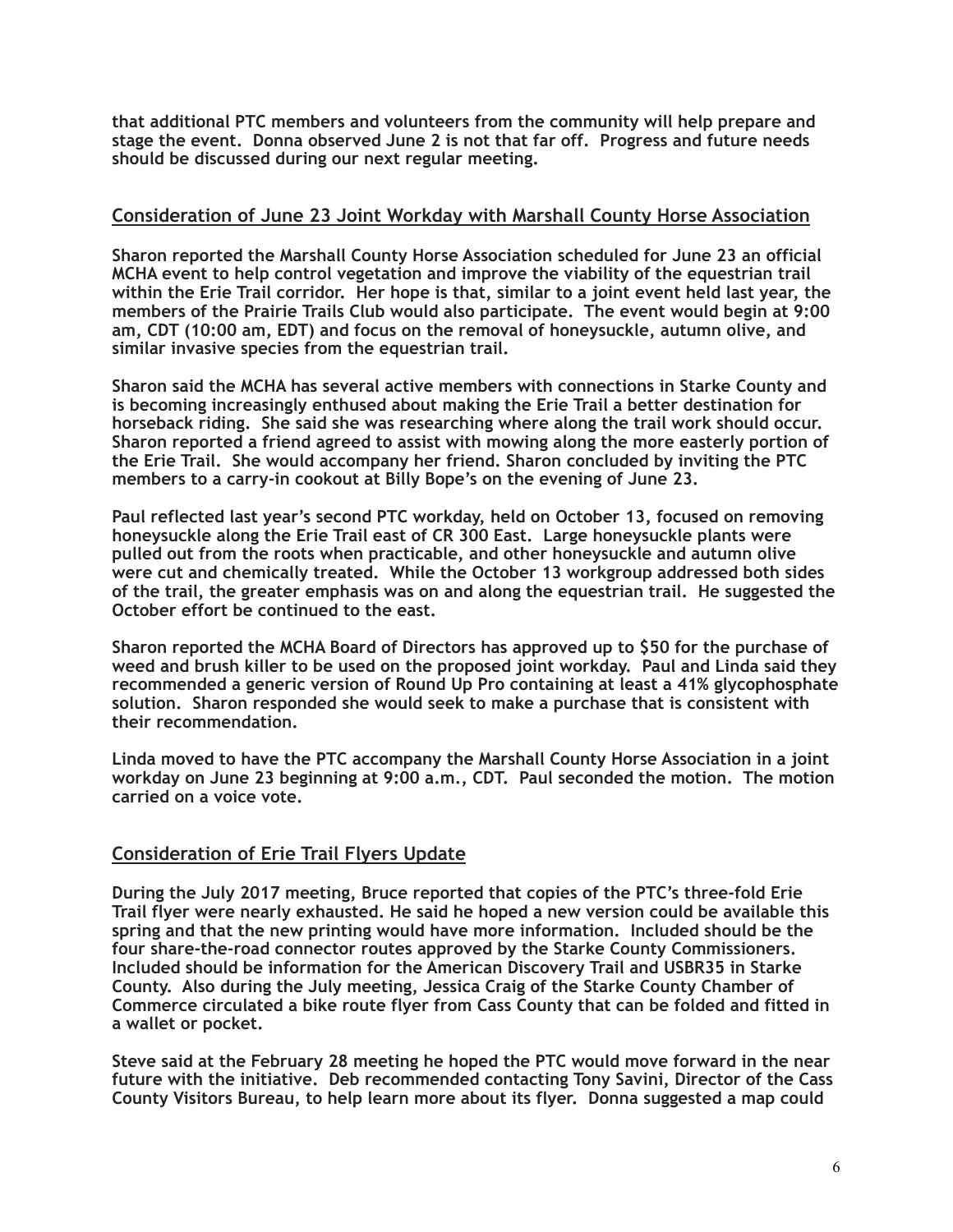**be bigger than the one now in use for the Erie Trail, and include the connectors and other information, but still fold down to pocket size. The PTC members referred this matter to the BIC Committee to make recommendations on a new flyer.** 

# **Consideration of PTC Website Update**

**Steve circulated a printed copy of existing language and proposed revised language for the PTC's website homepage. The revisions would update the homepage to include the changing scope of our mission. Reference would be made to the four share-the-road routes. USBR35 would be identified. The BIC Committee recommendation to use the term "Erie Trail" would be implemented—a recommendation approved by the PTC during its August 22, 2017 meeting. Language simplification was included in the proposal, in part to keep the homepage language concise. With membership approval, the revised language would become the cornerstone for changes to other website pages.** 

**Steve said the proposed language was circulated by email to the BIC Committee members in early February for comment. In an email response, Russ suggested the end points of the American Discovery Trail and USBR35 be identified. He also suggested retaining the full name "American Discovery Trail" rather than the initials "ADT" in the final sentence to avoid reader confusion. Deb said during the meeting that "(ADT)" could be inserted after "American Discovery Trail" at the beginning of the first sentence, final paragraph, to avoid confusion and also to introduce to the public this commonly-used abbreviation. The following modified language was approved for the PTC website:** 

#### **The Erie Trail**

The Erie Trail is a free access, public multi-use path and greenway in southern Starke County, Indiana. More than nine miles of paved trail extend eastward from North Judson to US 35 near Bass Lake. A shorter paved trail is in Monterey to the east in Pulaski County. Motor vehicles are prohibited. The route is intended for hiking and bicycling. A separate, unpaved, equestrian trail for horseback riding shares the corridor from Starke County 100 W to US 35.

Centered on the rail banked right-of-way of the former Erie Lackawanna Railroad, the Erie Trail offers great views of the unspoiled countryside of the Kankakee sand country. You will see rich farmland for which Indiana is famous. But the landscapes are often natural and varied with groves of oaks, wildflowers, prairies, and marshlands. The level rail bed makes for easy hiking and cycling.

The Erie Trail is part of the American Discovery Trail (ADT) that extends from Delaware's Henlopen State Park on the Atlantic Coast to California's Pt. Reyes on the Pacific Coast. The Erie Trail is also part of USBR 35 that extends from Sault St. Marie, Ontario to near New Orleans. The Starke County Commissioners approved four routes for share-theroad status and better connectivity to the Erie Trail, the ADT, and USBR 35.

# **Recheduling March Meeting**

**Steve said when the February and March meetings were set, we did not yet have Bruce Fingerhut's 2018 work schedule. We learned later his work schedule meant Bruce would not be available for either meeting. Steve asked if the members wished to reschedule the March meeting for a date when Bruce's work schedule did not conflict.** 

**The members agreed to reschedule the next meeting to one week earlier for** *Wednesday, March 21, 2018 at 6:00 p.m, CDT.* **An earlier date was chosen rather than a later one to help support timely discussions of the planned 5K Color Walk/Run.**